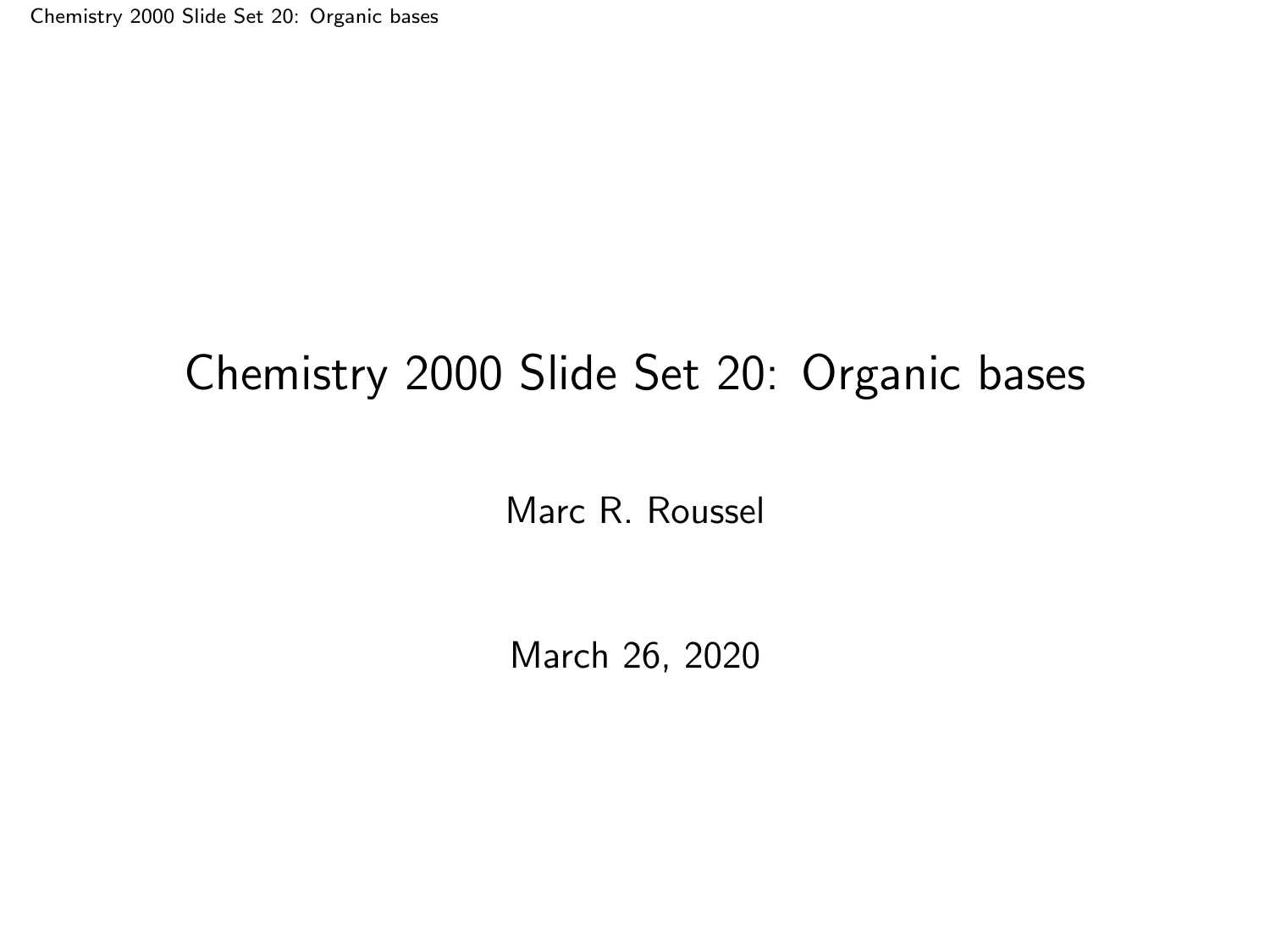### <span id="page-1-0"></span>Organic bases

- Other than the conjugate bases of organic acids, the only significant group of organic bases are compounds containing nitrogen atoms, mainly amines, although some others (e.g. imines, compounds that contain a carbon-nitrogen double bond) can also be reasonably strong bases.
- Amines are analogs of ammonia, i.e. they are Lewis bases due to the lone pair on the nitrogen atom:

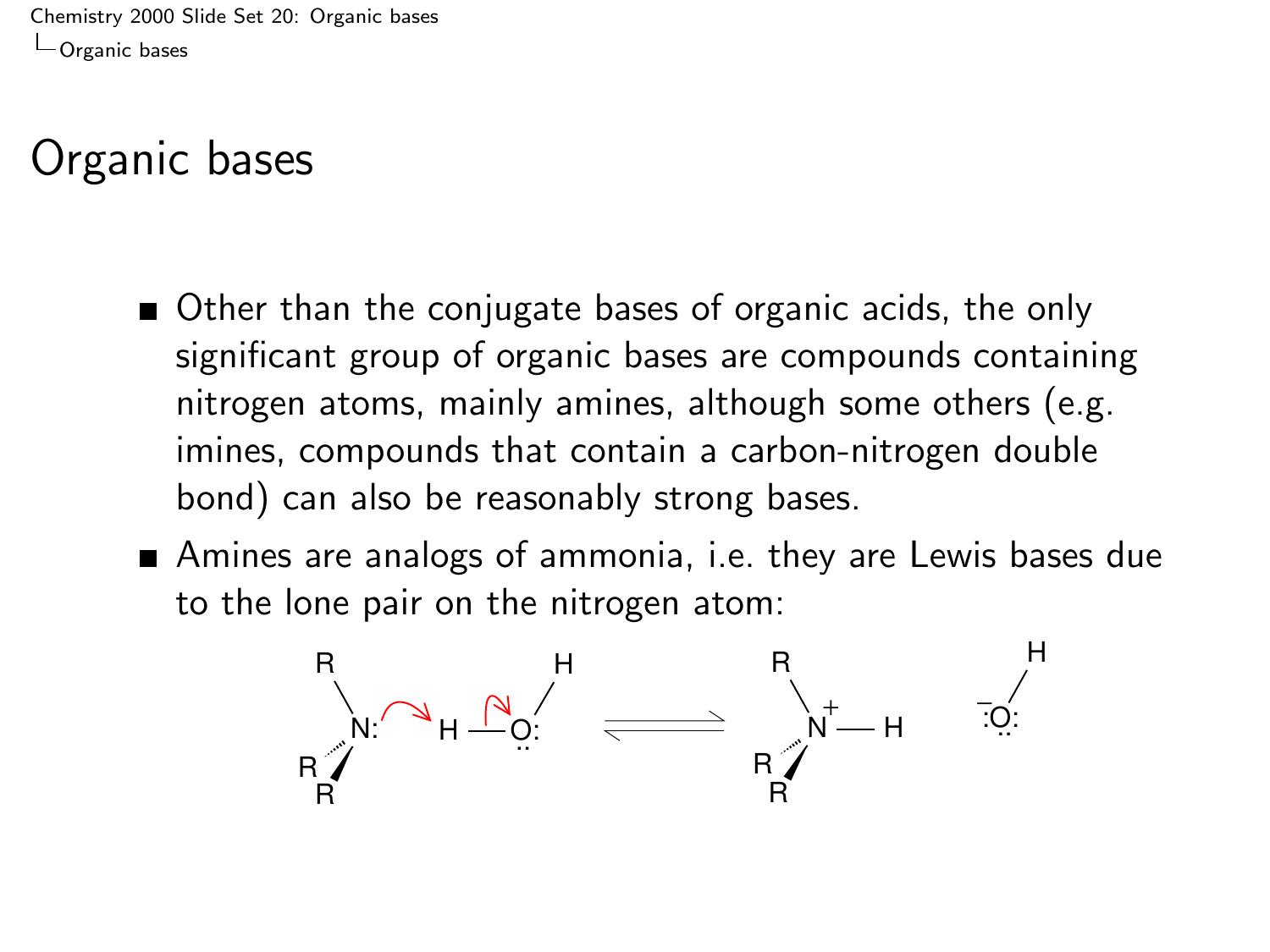## Strength of bases

- As with acids, it's convenient to have a quantitative measure of the strength of a base.
- Two measures are commonly used:
	- 1 The  $pK_a$  of the conjugate acid Weaker conjugate acid  $\Rightarrow$  stronger base Example:

$$
\begin{array}{cccc}\n\text{Acid} & \text{NH}_4^+ & \text{CH}_3\text{NH}_3^+ \\
\text{p}K_a & 9.3 & 10.6\n\end{array}
$$

 $\textsf{CH}_3\textsf{NH}_3^+$  is a weaker acid than ammonium, so  $CH<sub>3</sub>NH<sub>2</sub>$  is a stronger base than ammonia.

2  $K_b$ , the base ionization constant, is the equilibrium constant for the reaction of the base with water:

> $B + H_2O \rightleftharpoons BH^+ + OH^$  $pK_b = -\log_{10} K_b$

Larger  $K_b \Rightarrow$  smaller  $pK_b \Rightarrow$  stronger base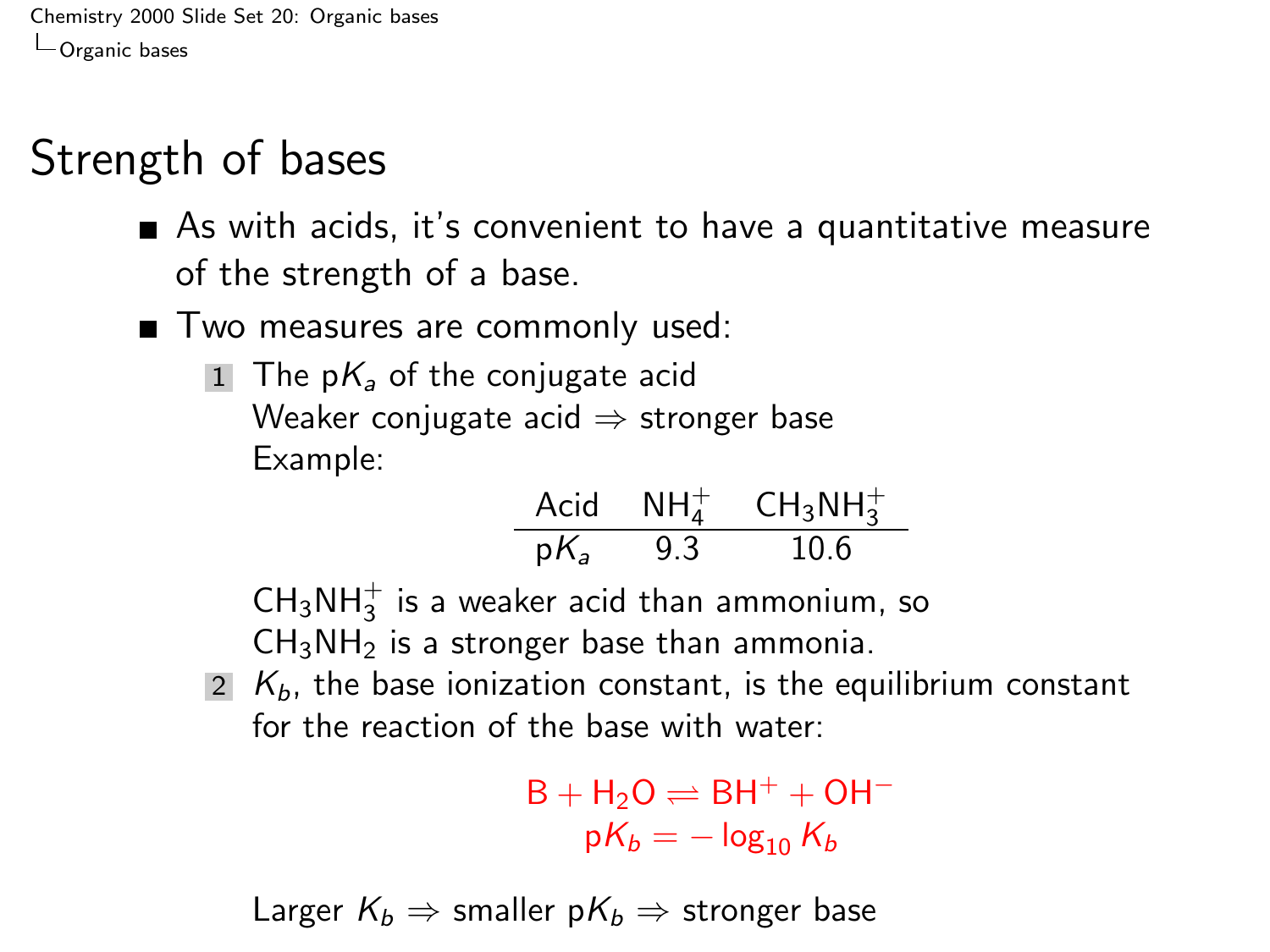# Strength of amines

As a rule, we find the following order:

ammonia primary amine tertiary amine secondary amine least basic most basic

■ Two effects are competing here:

- 1 Increasing the number of alkyl substituents increases the opportunities for delocalizing the charge of the conjugate acid through an inductive effect: alkyl groups are more polarizable than hydrogen, so they are better at stabilizing the positive charge of the acid.
- 2 The acid form is stabilized by hydrogen bonding to water. Increasing the number of alkyl substituents decreases the number of hydrogen bonds that can be formed.

Example:

|        |      |      | Compound $NH_3$ $CH_3CH_2NH_2$ $(CH_3CH_2)_2NH$ $(CH_3CH_2)_3N$ |      |
|--------|------|------|-----------------------------------------------------------------|------|
| $pK_h$ | 4.79 | 3.37 | 3.02                                                            | 3.35 |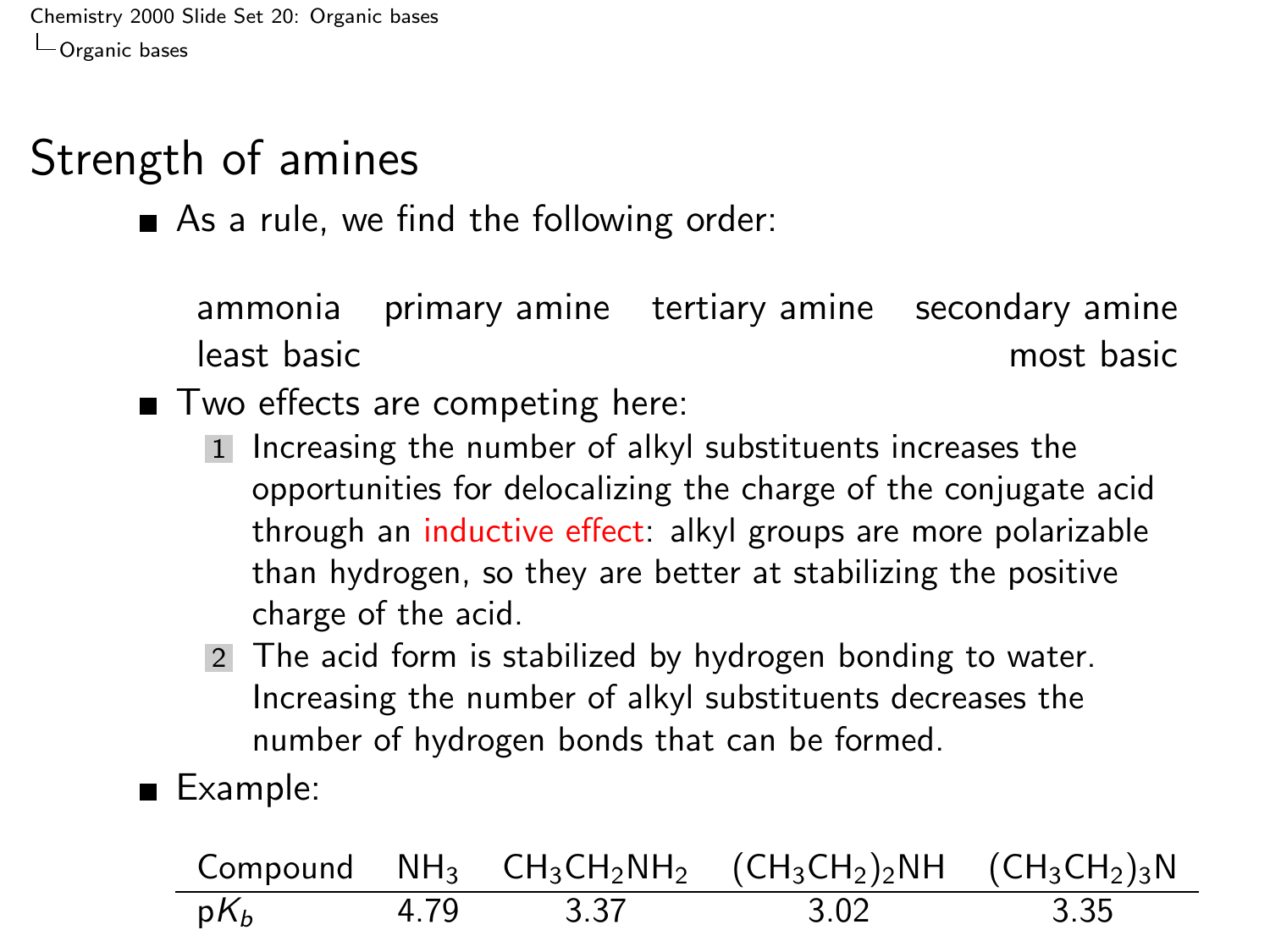## Inductive effects

Now consider the following pair of compounds:

H + CH<sup>3</sup> CH<sup>2</sup> CH<sup>2</sup> N C N Acid (CH3CH2)3NH<sup>+</sup> CH2CH<sup>3</sup> pK<sup>a</sup> 10.65 4.55

- $\blacksquare$  This large difference in  $pK_a$  of the conjugate acids of these amines arises because of an inductive effect.
- The highly electronegative nitrogen in the nitrile group withdraws electrons from its carbon atom, leaving the latter with a partial positive charge.
- The proximity of this positive charge to the dissociable proton of the amine destabilizes this proton (by simple repulsion), making it more acidic.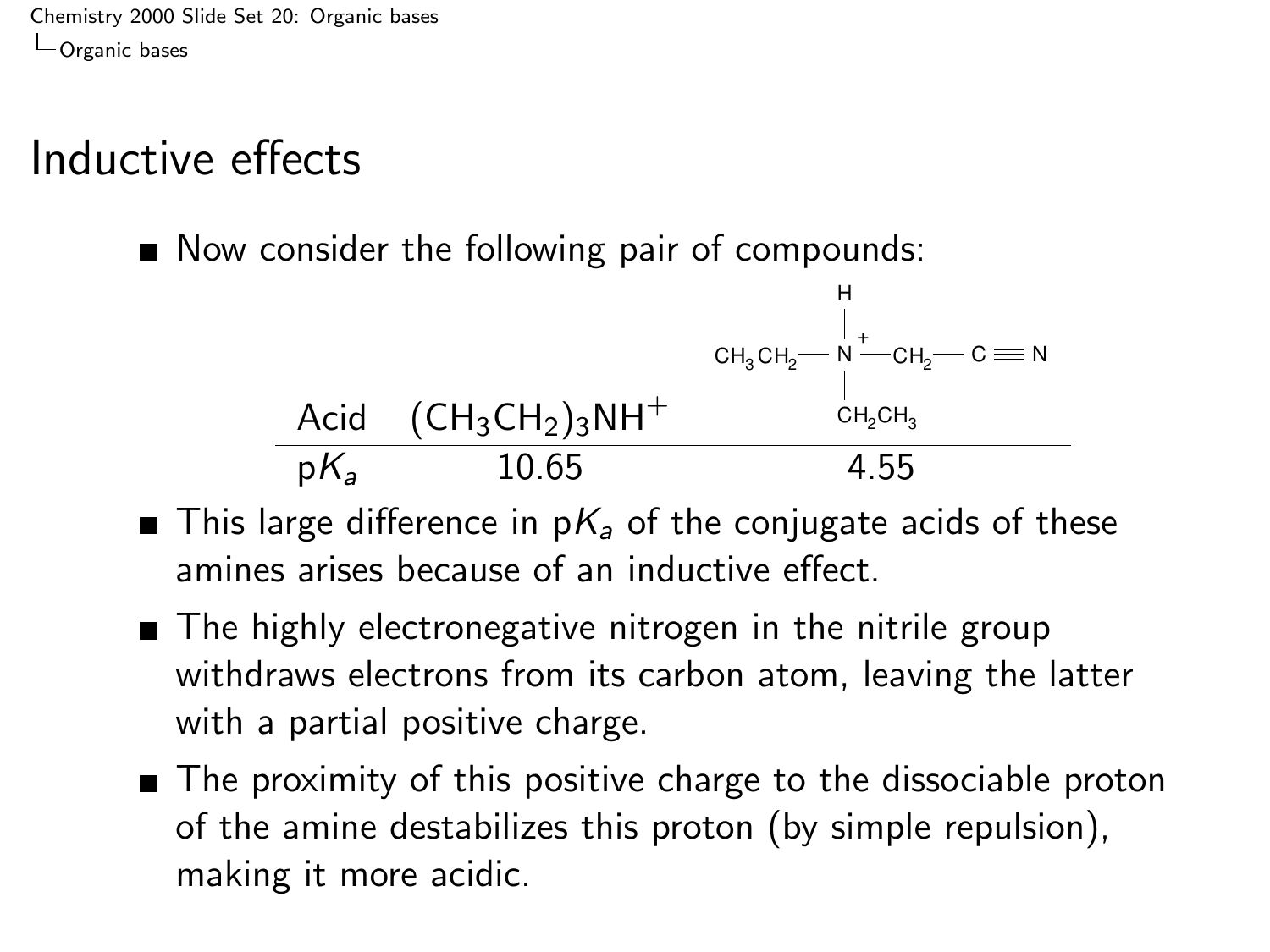### Amides



- Delocalization of the lone pair makes amides extremely poor bases.
- If also makes the amide flat at the N atom.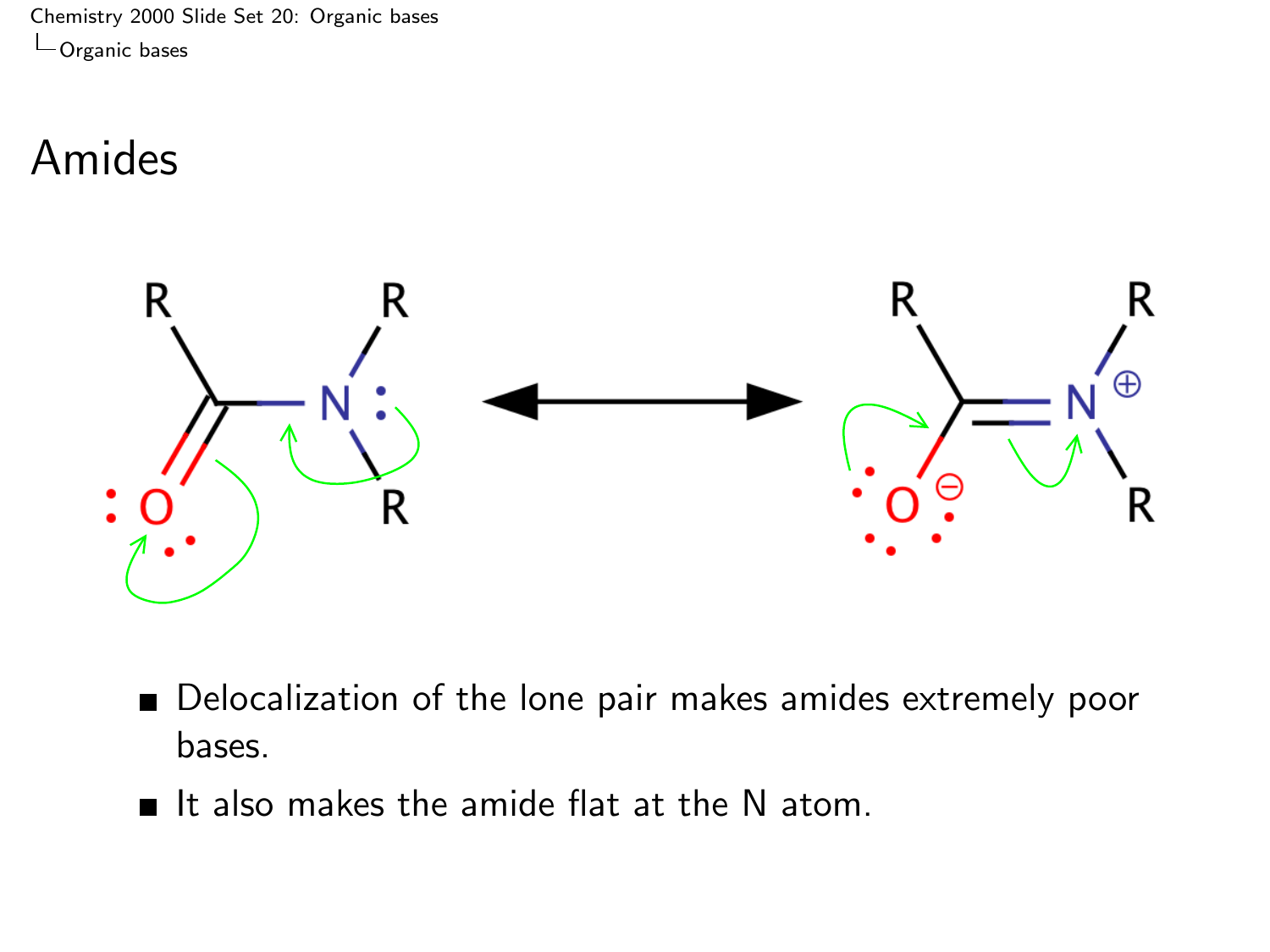[Chemistry 2000 Slide Set 20: Organic bases](#page-0-0)  $\mathrel{\rule{0pt}{1.1ex}\raisebox{0pt}{\text{}}}\mathrel{\rule{0pt}{1.1ex}\raisebox{0pt}{\text{}}}\mathrel{\rule{0pt}{1.1ex}\raisebox{0pt}{\text{}}}}$  [Organic bases](#page-1-0)

## Amides

Bonding " $\pi$ " orbital responsible for planarity:



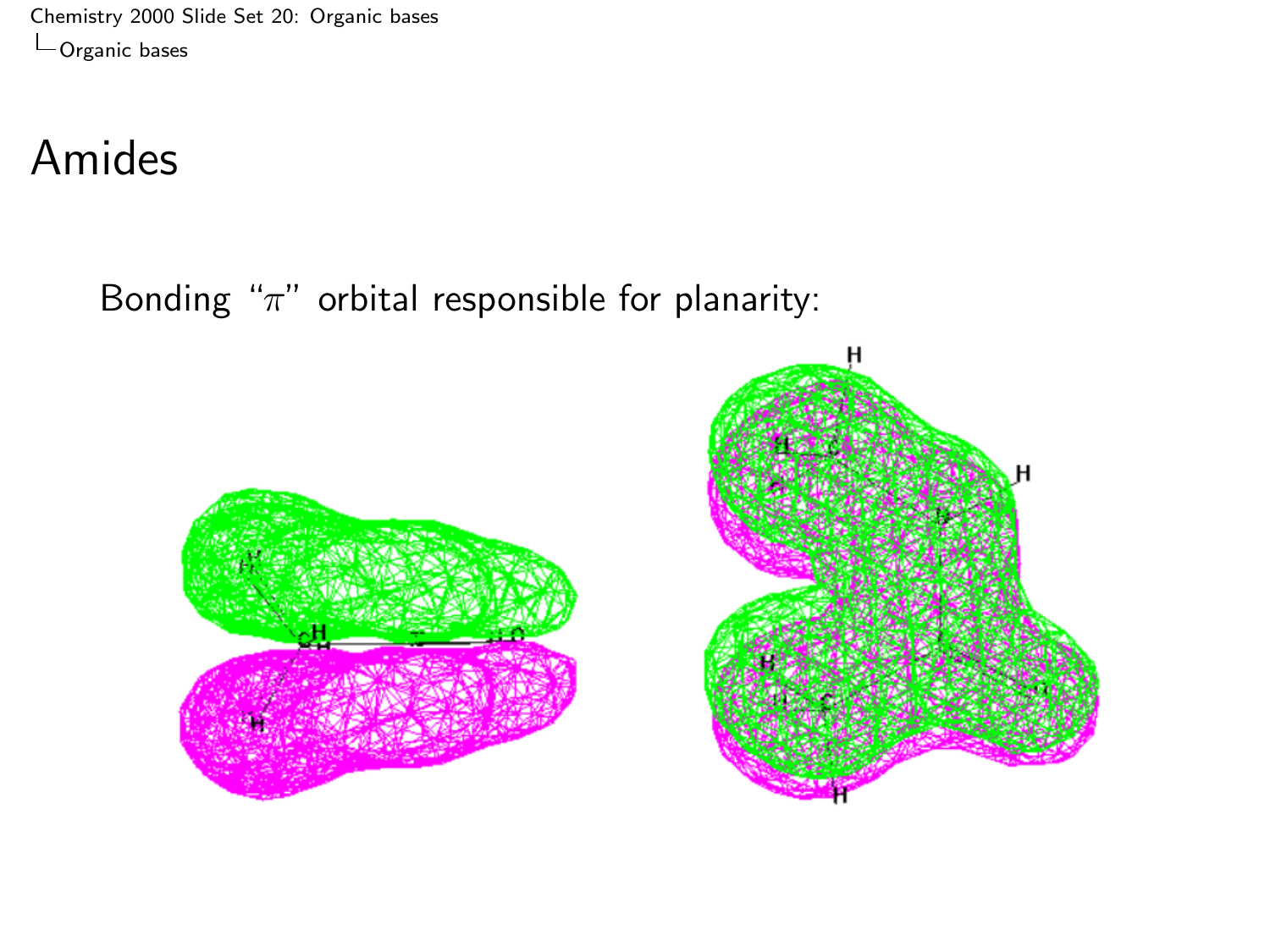<span id="page-7-0"></span>[Chemistry 2000 Slide Set 20: Organic bases](#page-0-0)  $L_{\text{Kb}}$  $L_{\text{Kb}}$  $L_{\text{Kb}}$ 

#### Bases and pH

- Given (p) $K_b$ , we can calculate the pH of a solution containing the base.
- One catch: We need  $a_{H^+}$  to calculate pH, which we don't get directly from a calculation involving  $K_b$ .

■ Use 
$$
K_w = (a_{H^+})(a_{OH^-})
$$
.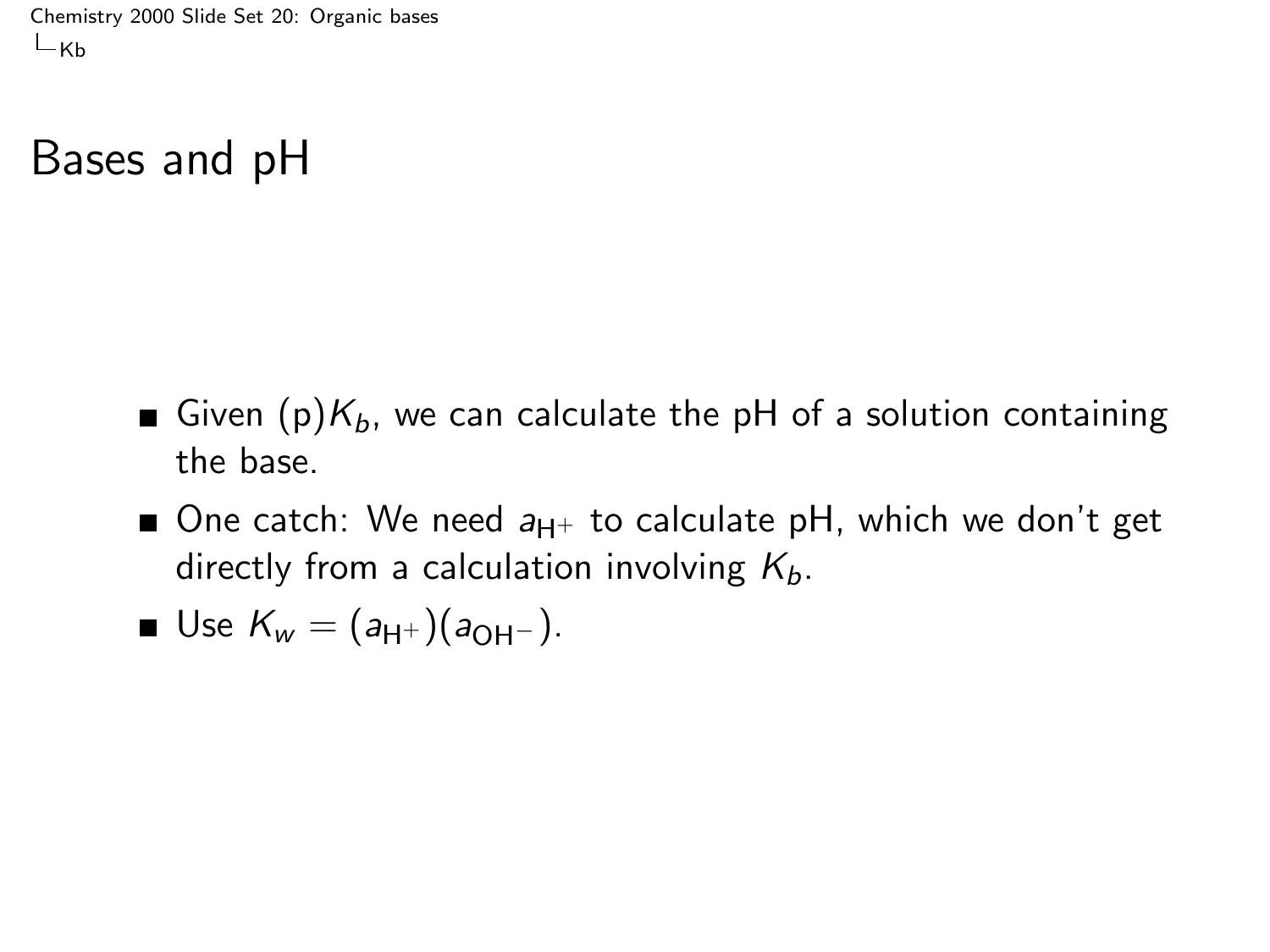[Chemistry 2000 Slide Set 20: Organic bases](#page-0-0)  $L_{\text{Kb}}$  $L_{\text{Kb}}$  $L_{\text{Kb}}$ 

### Example: pH of solution containing a weak base

- Calculate the pH of a 0.045 M solution of ethanamine  $(CH<sub>3</sub>CH<sub>2</sub>NH<sub>2</sub>)$ .  $pK_b = 3.37$  at 25 °C
- As usual, start with the reaction and equilibrium expression:  $\mathsf{CH}_3\mathsf{CH}_2\mathsf{NH}_{2(\mathsf{aq})} + \mathsf{H2O}_{(\mathsf{I})} \rightleftharpoons \mathsf{CH}_3\mathsf{CH}_2\mathsf{NH}_{3(\mathsf{aq})}^+ + \mathsf{OH}_{(\mathsf{aq})}^ (1 - \lambda)^2$

$$
K_b = \frac{(a_{\text{BH}^+})(a_{\text{OH}^-})}{a_{\text{B}}}
$$

$$
K_b = 10^{-pK_b} = 10^{-3.37} = 4.3 \times 10^{-4}
$$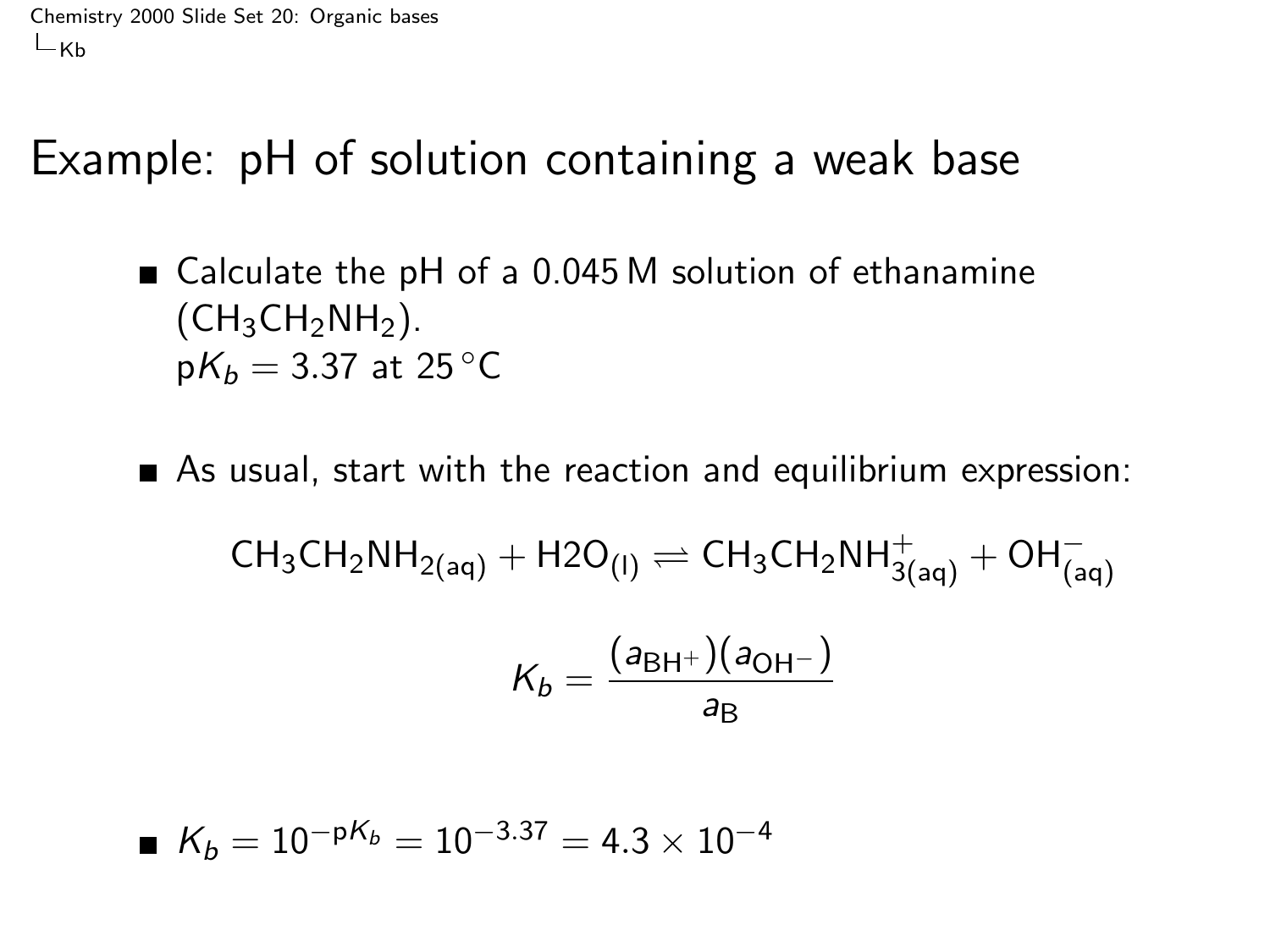[Chemistry 2000 Slide Set 20: Organic bases](#page-0-0)  $-<sub>Kh</sub>$ 

Example: pH of solution containing a weak base (continued)

$$
\text{CH}_{3}\text{CH}_{2}\text{NH}_{2(\text{aq})} + \text{H2O}_{(1)} \rightleftharpoons \text{CH}_{3}\text{CH}_{2}\text{NH}_{3(\text{aq})}^{+} + \text{OH}_{(\text{aq})}^{-}
$$
  

$$
K_{b} = 4.3 \times 10^{-4}
$$

$$
\blacksquare [\mathsf{B}] = 0.045\,M \gg K_b
$$

We should be able to treat the base as mostly unreacted, i.e.  $a_{\rm B} \approx 0.045$ .

(The same reasoning applies to  $K_b$  problems as to  $K_a$ problems.)

As usual, we ignore water autoionization in solving the equilibrium problem, as it is almost always negligible.

$$
\blacksquare
$$
 Thus,  $a_{\text{BH}^+} = a_{\text{OH}^-}$ .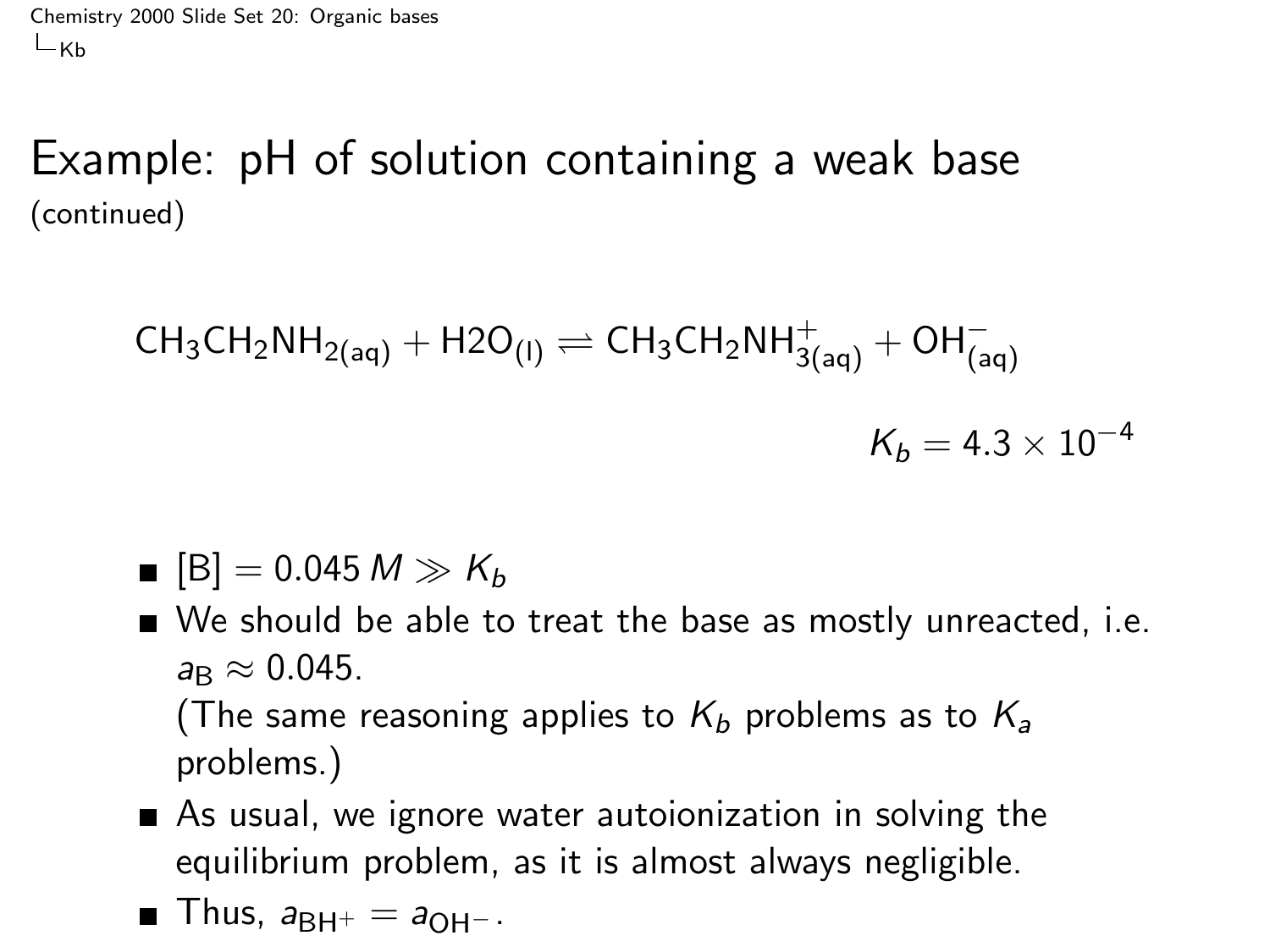[Chemistry 2000 Slide Set 20: Organic bases](#page-0-0)  $-<sub>Kh</sub>$ 

Example: pH of solution containing a weak base (continued)

■ Putting it all together, we have

$$
K_b = 4.3 \times 10^{-4} = \frac{(a_{\text{BH}^+})(a_{\text{OH}^-})}{a_{\text{B}}} \approx \frac{(a_{\text{OH}^-})^2}{0.045}
$$
  
:.  $a_{\text{OH}^-} = 4.4 \times 10^{-3}$ 

■ To get a pH, we have to use the water autoionization equilibrium:

$$
K_{w} = (a_{H^{+}})(a_{OH^{-}})
$$
  
∴  $a_{H^{+}} = \frac{K_{w}}{a_{OH^{-}}} = \frac{1.0 \times 10^{-14}}{4.4 \times 10^{-3}} = 2.3 \times 10^{-12}$   
∴ pH =  $-\log_{10} a_{H^{+}} = 11.64$ 

A more precise calculation using an ICE table gives 11.62, a negligible difference.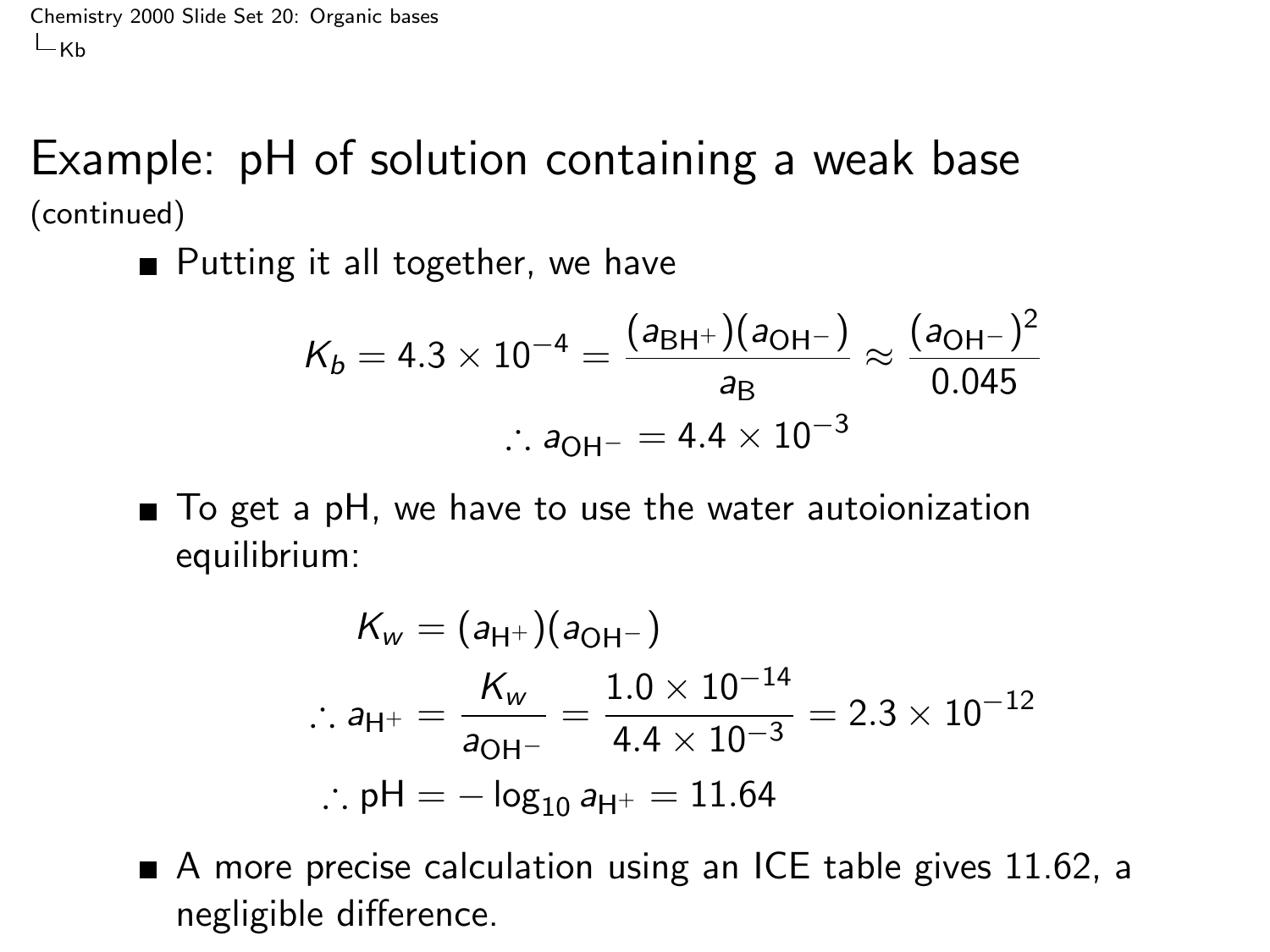[Chemistry 2000 Slide Set 20: Organic bases](#page-0-0)  $L_{\text{Kb}}$  $L_{\text{Kb}}$  $L_{\text{Kb}}$ 

# $K_b$  and  $K_a$

- We have already mentioned that weaker bases have stronger conjugate acids and vice versa.
- Consider the base ionization and acid dissociation equilibria for a base and its conjugate acid:

$$
B + H_2O \rightleftharpoons BH^+ + OH^- \quad K_b = \frac{(a_{BH^+})(a_{OH^-})}{a_B}
$$
\n
$$
BH^+ \rightleftharpoons B + H^+ \qquad K_a = \frac{(a_B)(a_{H^+})}{a_{BH^+}}
$$
\n
$$
H_2O \rightleftharpoons H^+ + OH^- \qquad K_w = (a_{H^+})(a_{OH^-})
$$
\n
$$
\therefore K_aK_b = \frac{(a_{H^+})(a_{HH^-})}{a_{BH^+}} \cdot \frac{(a_{HH^+})(a_{OH^-})}{a_{H^+}} = K_w
$$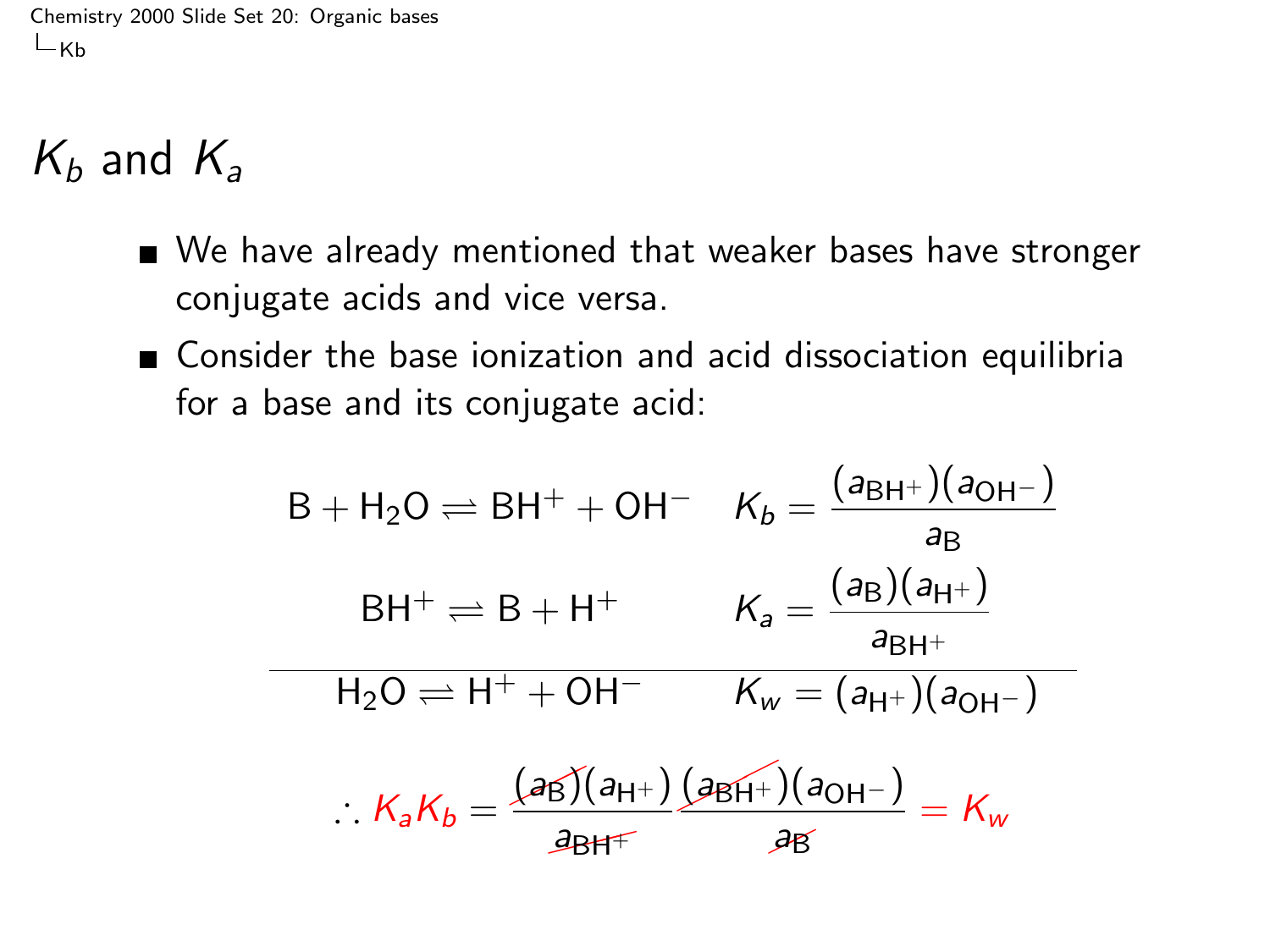<span id="page-12-0"></span>[Chemistry 2000 Slide Set 20: Organic bases](#page-0-0) [Amino acids](#page-12-0)

#### Amino acids in aqueous solution



- Amino acids include both a carboxylic acid functional group and a basic amine functional group.
- Due to inductive effects, the two functional groups in an amino acid have slightly different  $pK_a$ s than is typical for these functional groups.
- Garboxylic acids typically have  $pK<sub>a</sub>$ s of between 3 and 5. In an amino acid, the  $pK_a$  is around 2.
- The p $K_a$  of an alkyl ammonium ion is usually between 10 and 11.

In most amino acids, the p $K_a$  of the conjugate acid of the amine is between 9 and 10.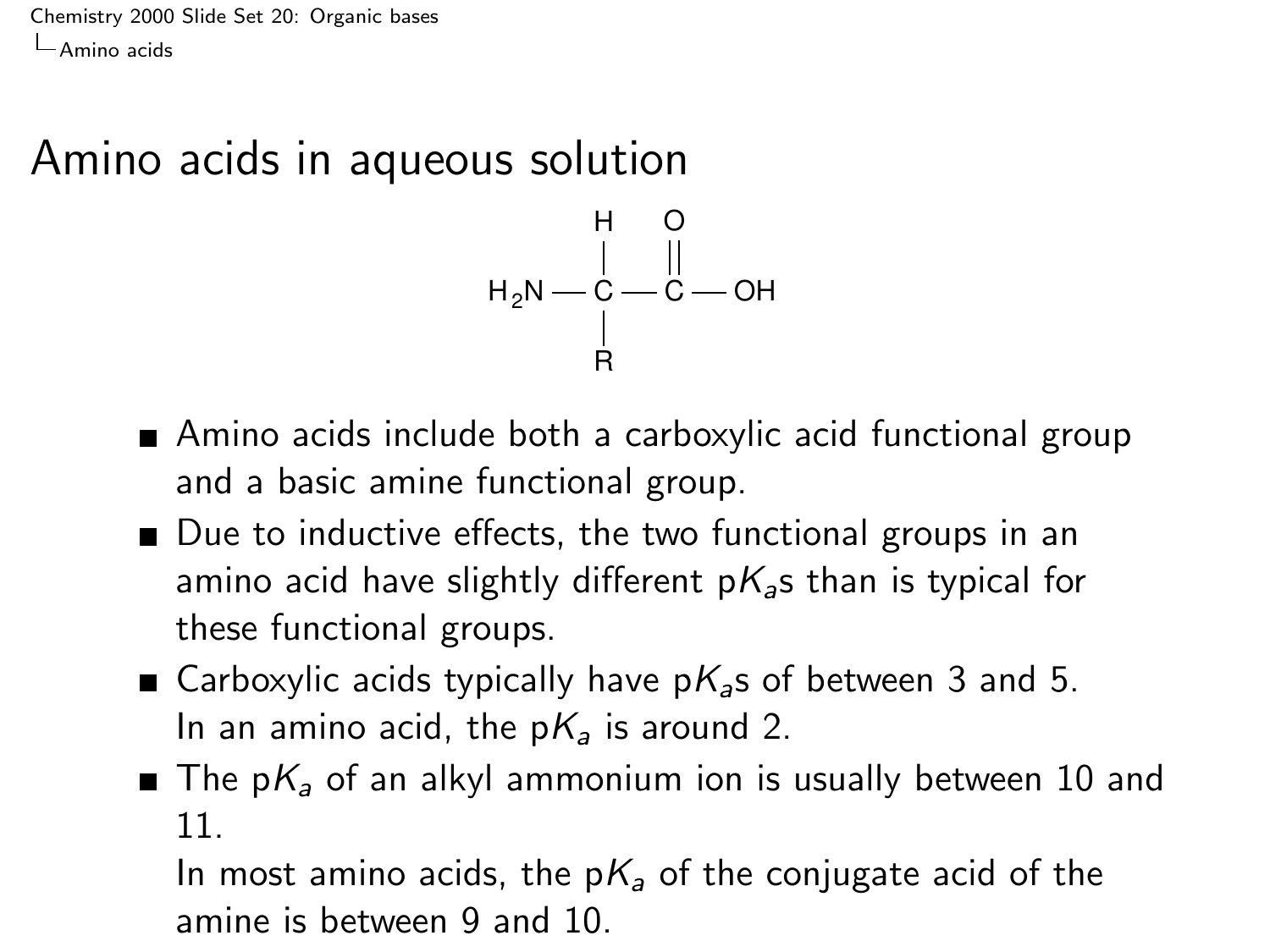[Chemistry 2000 Slide Set 20: Organic bases](#page-0-0) [Amino acids](#page-12-0)

> Exercise: Sketch the distribution curves for a typical amino acid.  $pK_a(-COOH) \approx 2$ ,  $\mathsf{p} \mathsf{K}_\mathsf{a}(-\mathsf{NH}_3^+) \approx 9.5$

Hint: Start at low pH. What is protonated at very low pH? Then think about the sequence of deprotonations as we decrease the pH.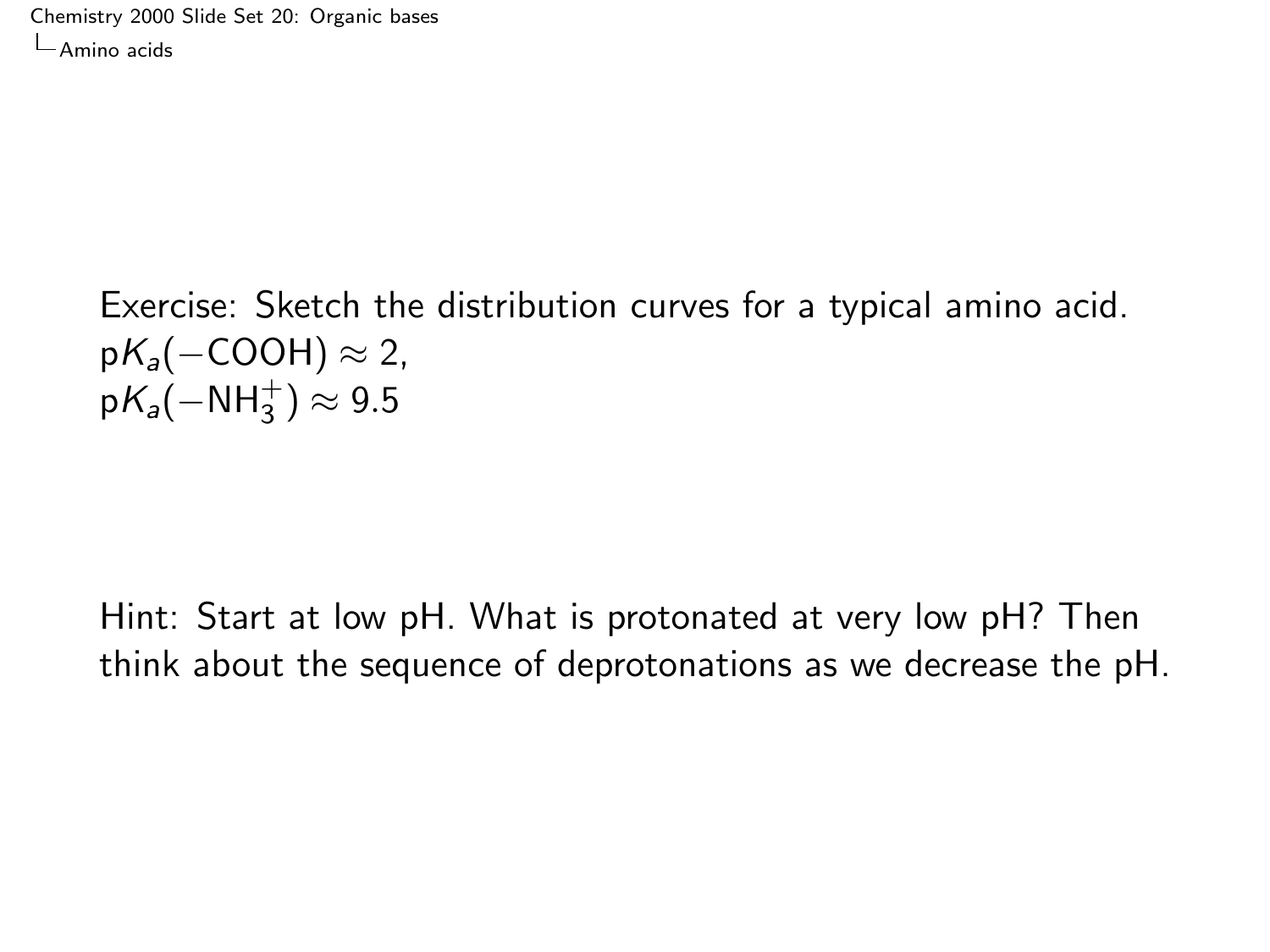[Chemistry 2000 Slide Set 20: Organic bases](#page-0-0) [Amino acids](#page-12-0)

### Zwitterion



■ Zero charge, but ionized groups with opposite charges in different parts of the molecule: zwitterion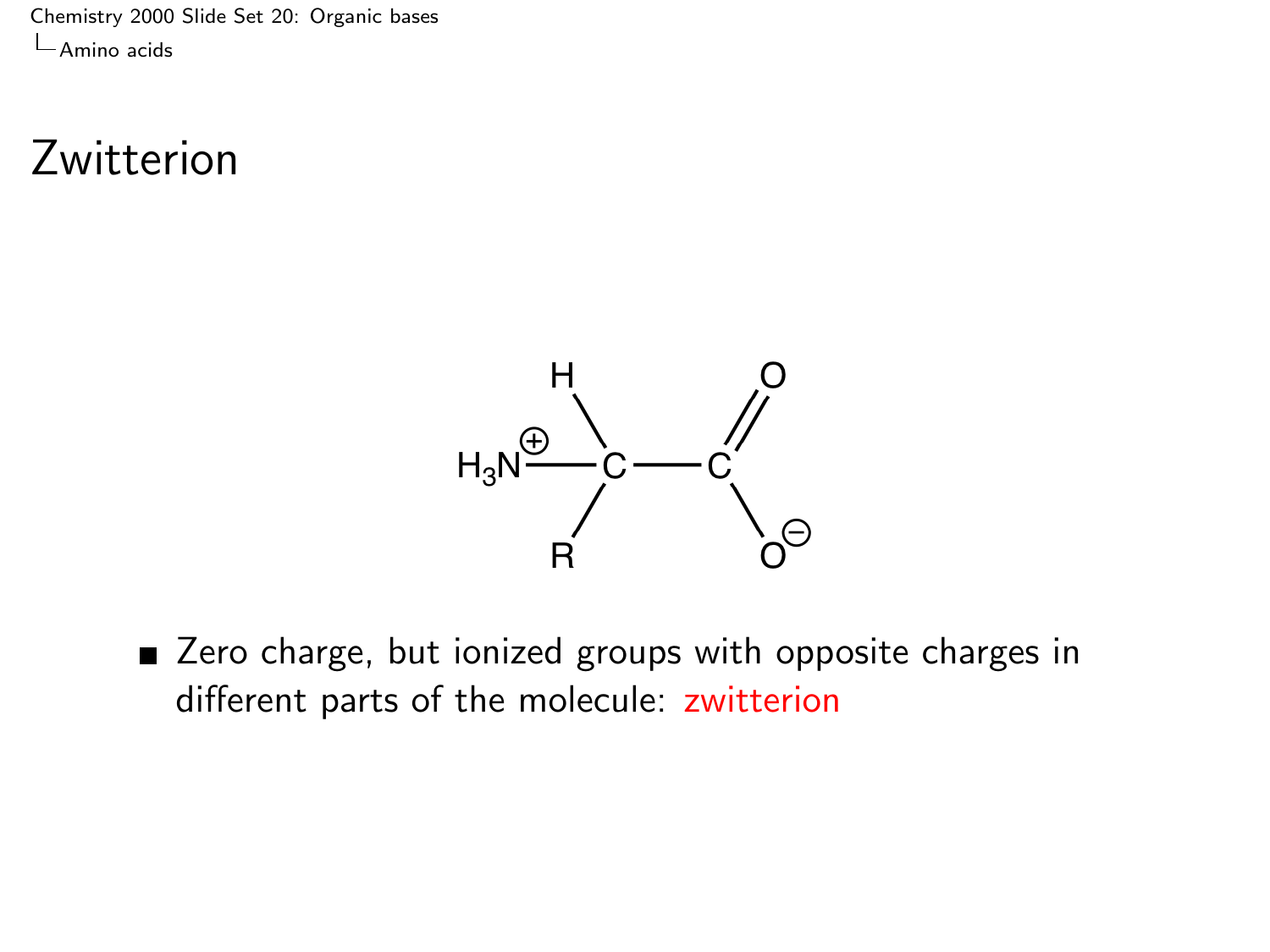### <span id="page-15-0"></span>Reactions between acids and bases

■ Suppose that we put an acid HA and a base B in solution together.

Will a reaction occur?

$$
HA+B\overset{?}{\rightleftharpoons}A^-+BH^+
$$

Approach: Let's look at  $K$  for this reaction. If  $K$  is large, then the equilibrium mixture will contain a lot of the products. If it's small, then the reaction will only occur to a negligible extent.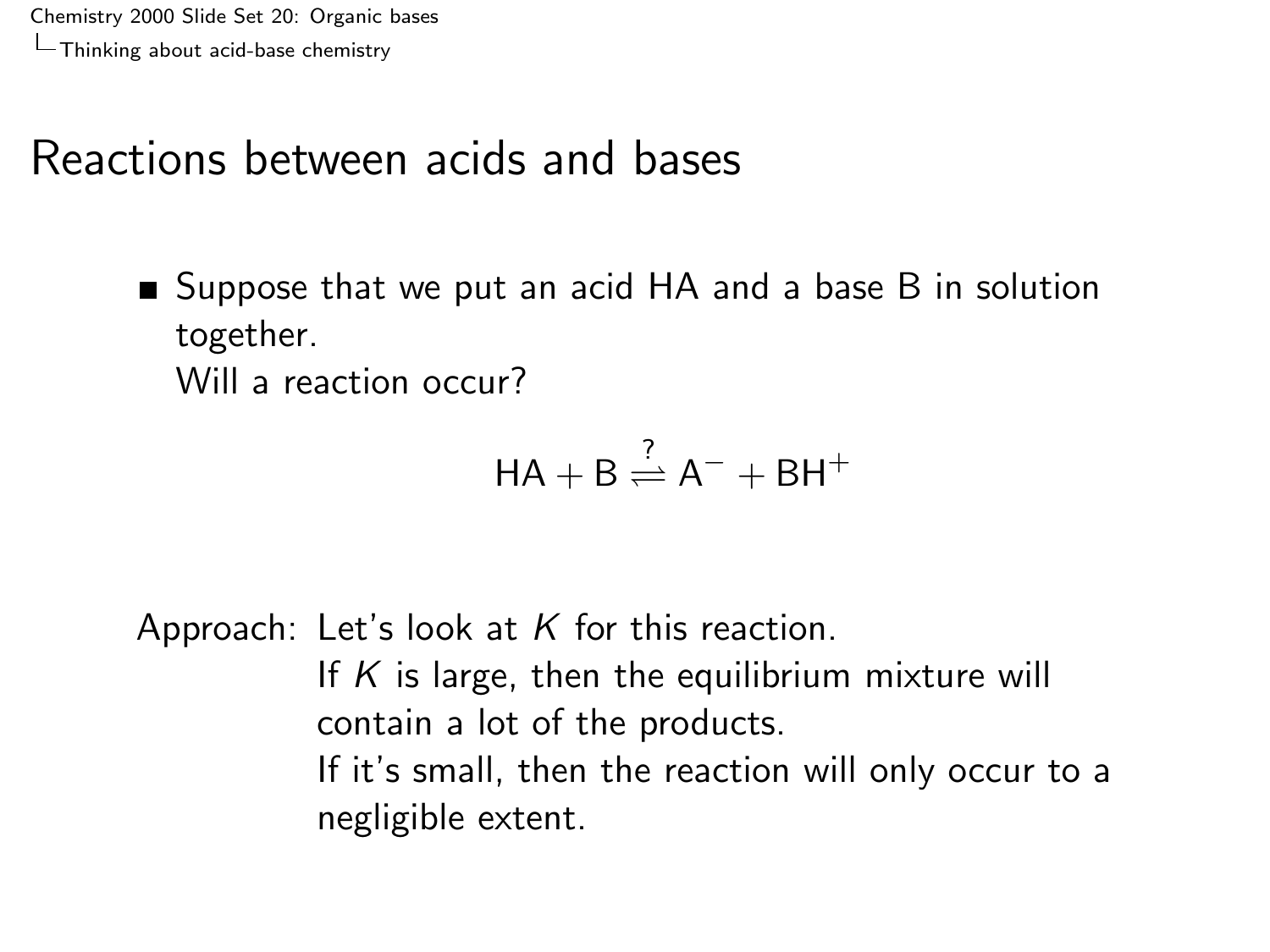$\blacksquare$ 

$$
HA = H^+ + A^- \qquad K_a(HA) = \frac{(3H^+)(a_{A-})}{a_{HA}}
$$
  
\n
$$
B + H_2O \rightleftharpoons BH^+ + OH^- \qquad K_b(B) = \frac{(a_{BH^+})(a_{OH^-})}{a_B}
$$
  
\n
$$
H^+ + OH^- \rightleftharpoons H_2O \qquad K_n = \frac{1}{K_w} = \frac{1}{(3H^+)(a_{OH^-})}
$$
  
\n
$$
HA + B \rightleftharpoons A^- + BH^+ \qquad K = \frac{(a_{A-})(a_{BH^+})}{(a_{HA})(a_B)}
$$
  
\n
$$
\therefore K = K_a(HA) K_b(B)/K_w
$$
  
\nRecall that  $K_a(HA) = K_w/K_b(A^-)$ .  
\n
$$
\therefore K = K_b(B)/K_b(A^-)
$$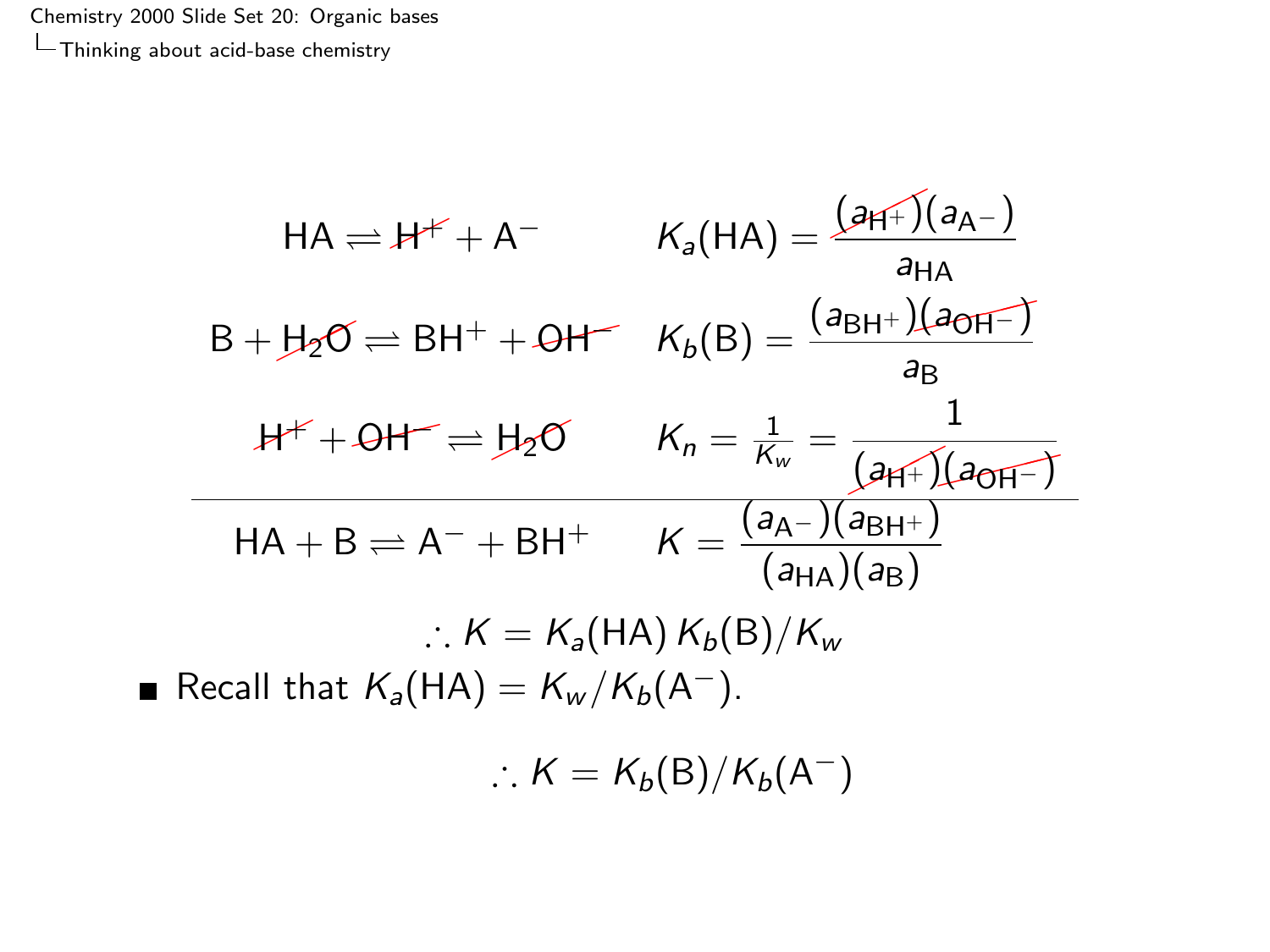Recap: For the reaction

$$
HA + B \rightleftharpoons A^- + BH^+,
$$
  

$$
K = K_b(B)/K_b(A^-)
$$

Conclusion: K is large if B is a much stronger base than  $A^-$ . Equivalently: K is large if HA is a much stronger acid than  $BH^+$ . In yet other words: Equilibrium favors the direction that makes the weaker acid/base pair.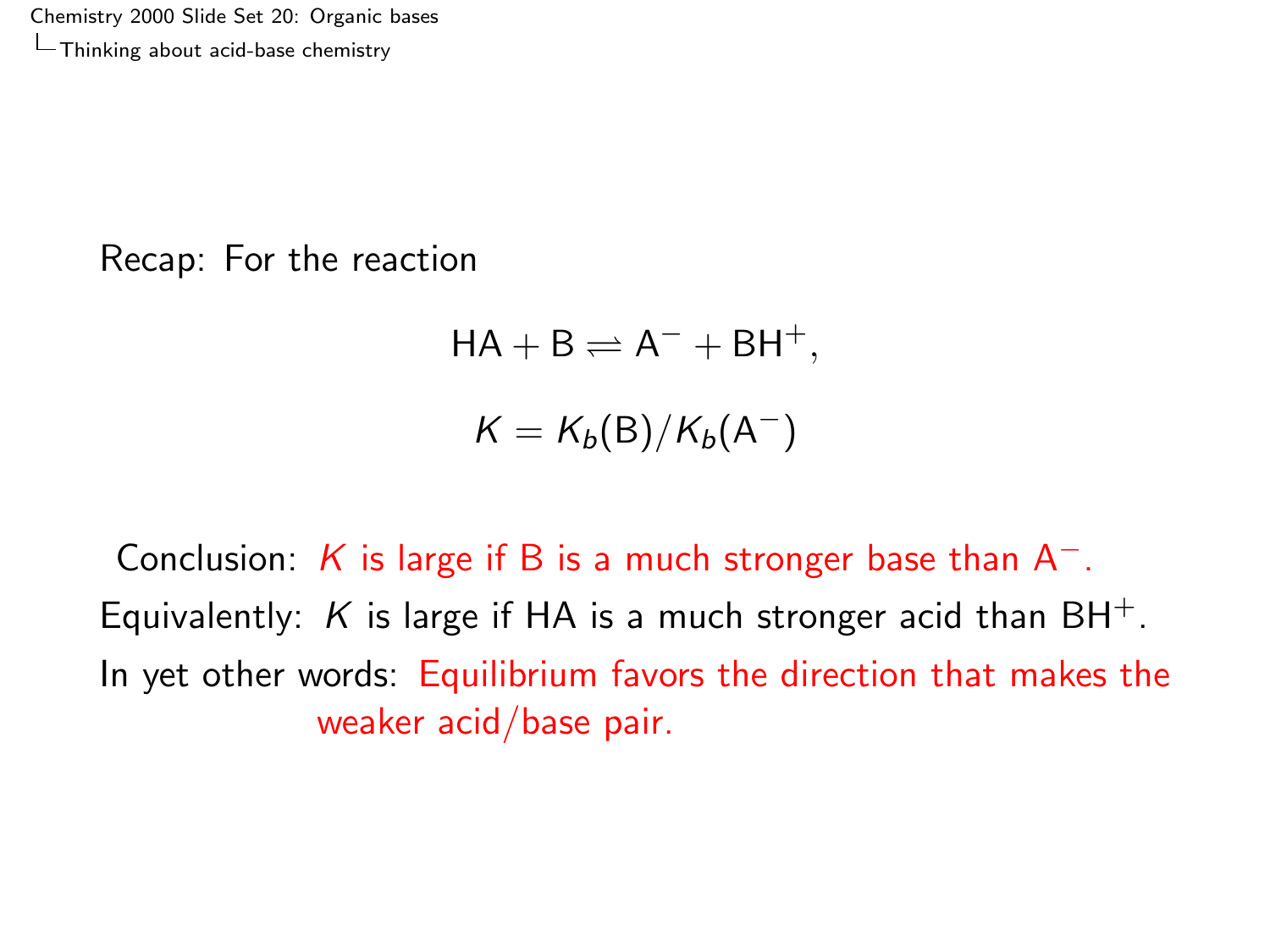# Example: Reaction of phenol with methanamine

■ Is the following reaction product-favored or reactant-favored?

$$
C_6H_5OH + CH_3NH_2 \stackrel{?}{\rightleftharpoons} C_6H_5O^- + CH_3NH_3^+
$$
  
Acid  $C_6H_5OH$   $CH_3NH_3^+$   
 $pK_a$  9.95 10.6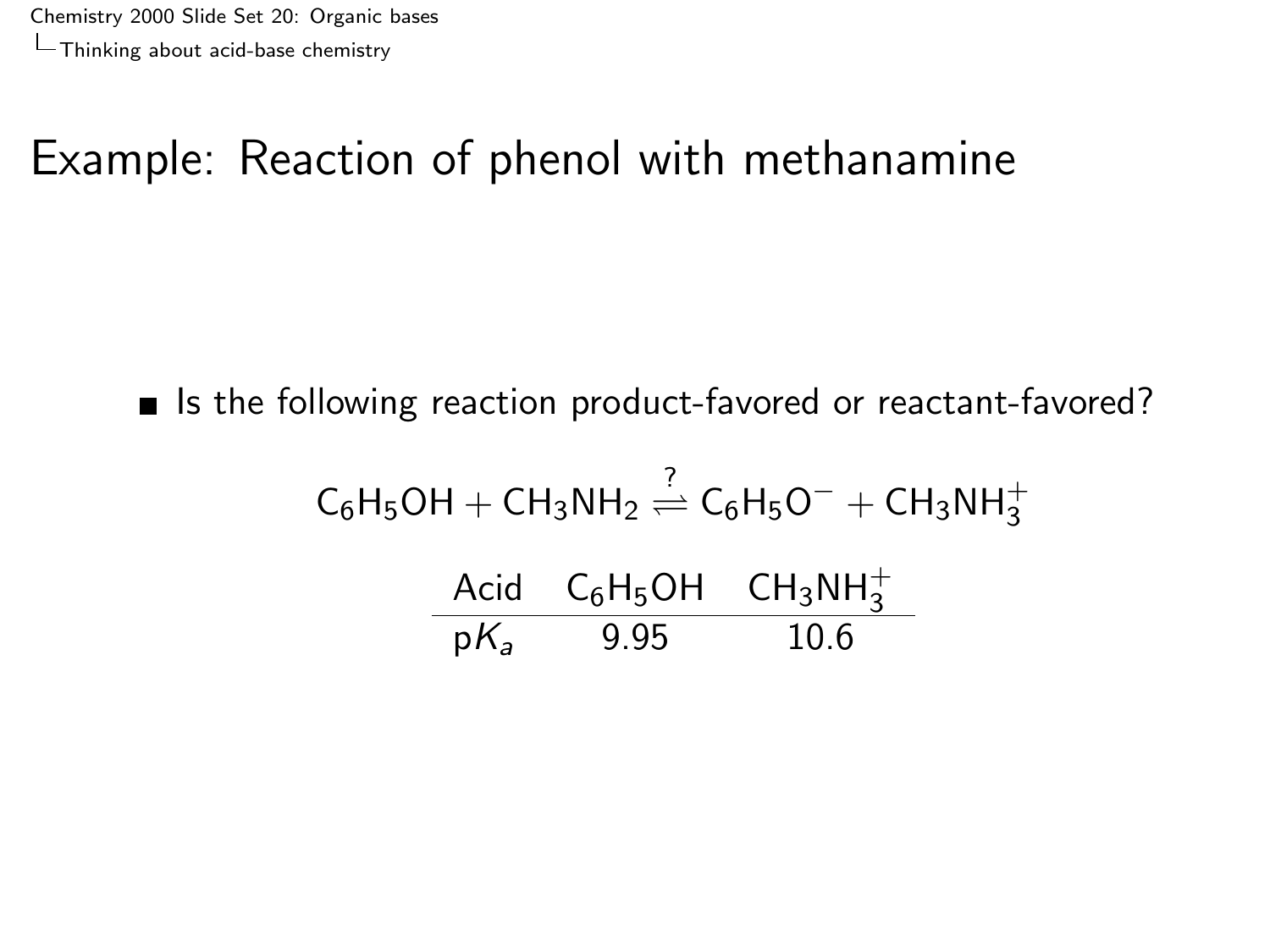# Nucleophilic substitution reactions and strength of bases

■ Consider the substitution reaction

```
CH_3Cl + OH^- \rightarrow CH_3OH + Cl^-
```
- Although it doesn't look like an acid-base reaction, it does involve a nucleophile (or Lewis base), OH−.
- The principle is the same as for more obvious acid-base reactions: equilibrium favors the side with the weaker base.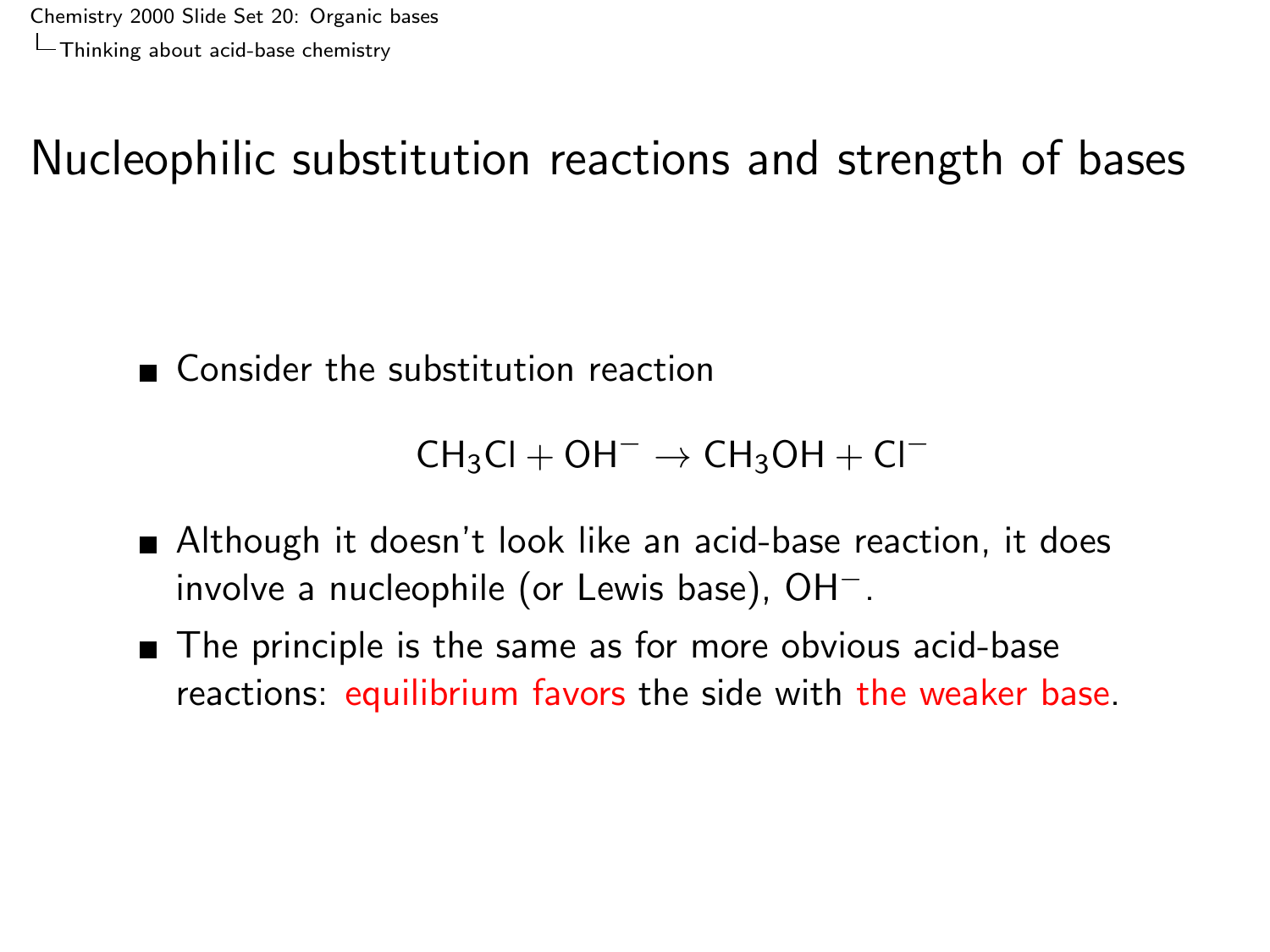# Nucleophilic substitution reactions and strength of bases

Which of the following substitution reactions would you predict to occur?

■ CH<sub>3</sub>Cl + F<sup>-</sup>  $\rightarrow$  CH<sub>3</sub>F + Cl<sup>-</sup>

■  $CH_3Cl + Br^- \rightarrow CH_3Br + Cl^-$ 

$$
\blacksquare \text{ CH}_3\text{CN} + \text{F}^- \rightarrow \text{CH}_3\text{F} + \text{CN}^-
$$
  

$$
pK_a(\text{HCN}) = 9.4, pK_a(\text{HF}) = 3.2
$$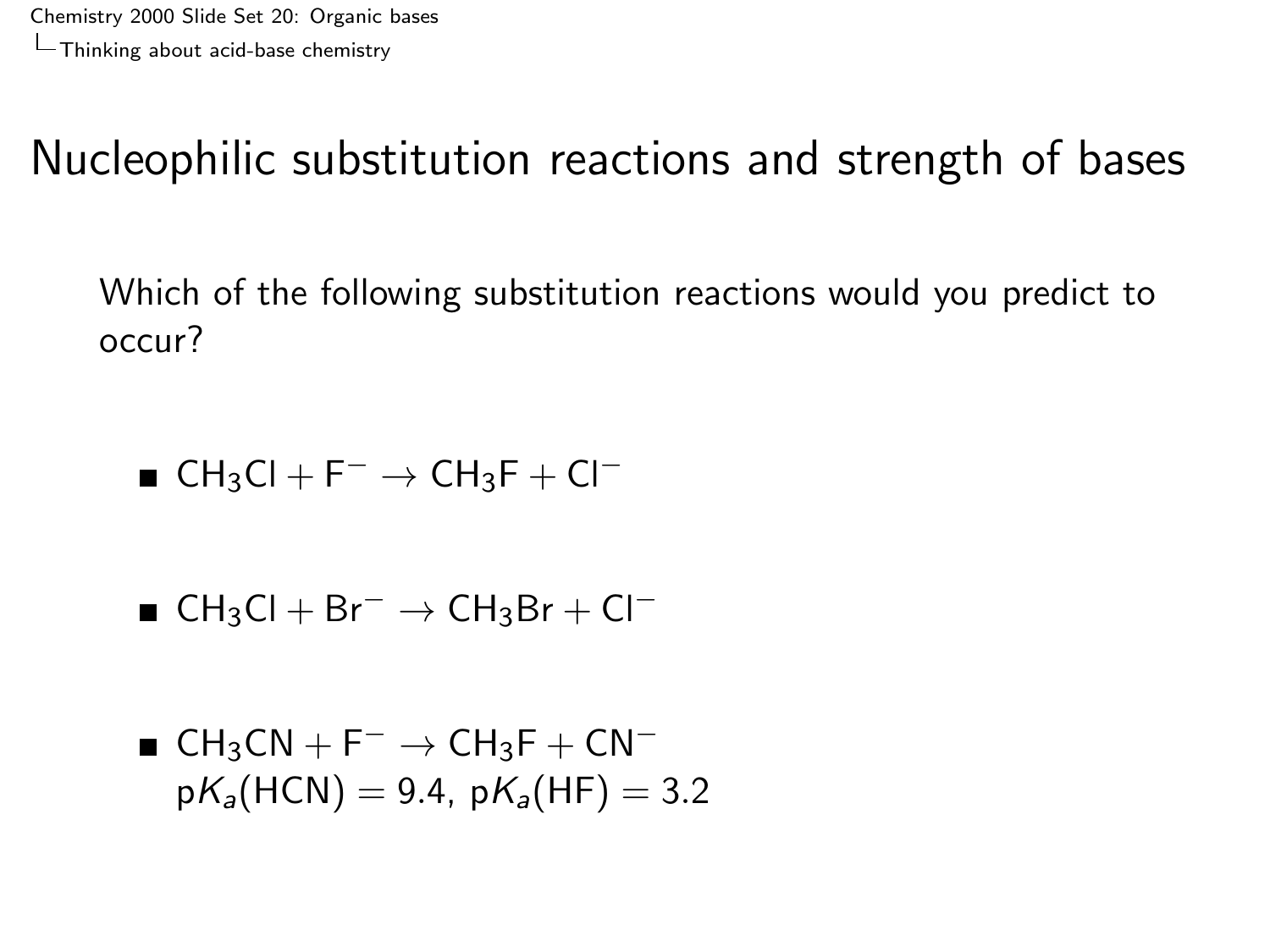# Solvent leveling

- We can apply the principle developed above to talk about what acids and bases can exist in a solvent.
- Consider an acid in a solvent  $S<sup>r</sup>$

$$
HA + S \stackrel{?}{\rightleftharpoons} A^- + SH^+
$$

- This reaction will occur (i.e. the acid HA can't exist in its protonated form) if HA is a stronger acid than  $SH^+$ , the conjugate acid of the solvent.
- Similarly, for a base B and a protic solvent SH, the reaction

```
B + SH \rightleftharpoons BH^+ + S^-
```
will occur if B is a stronger base than S<sup>−</sup>.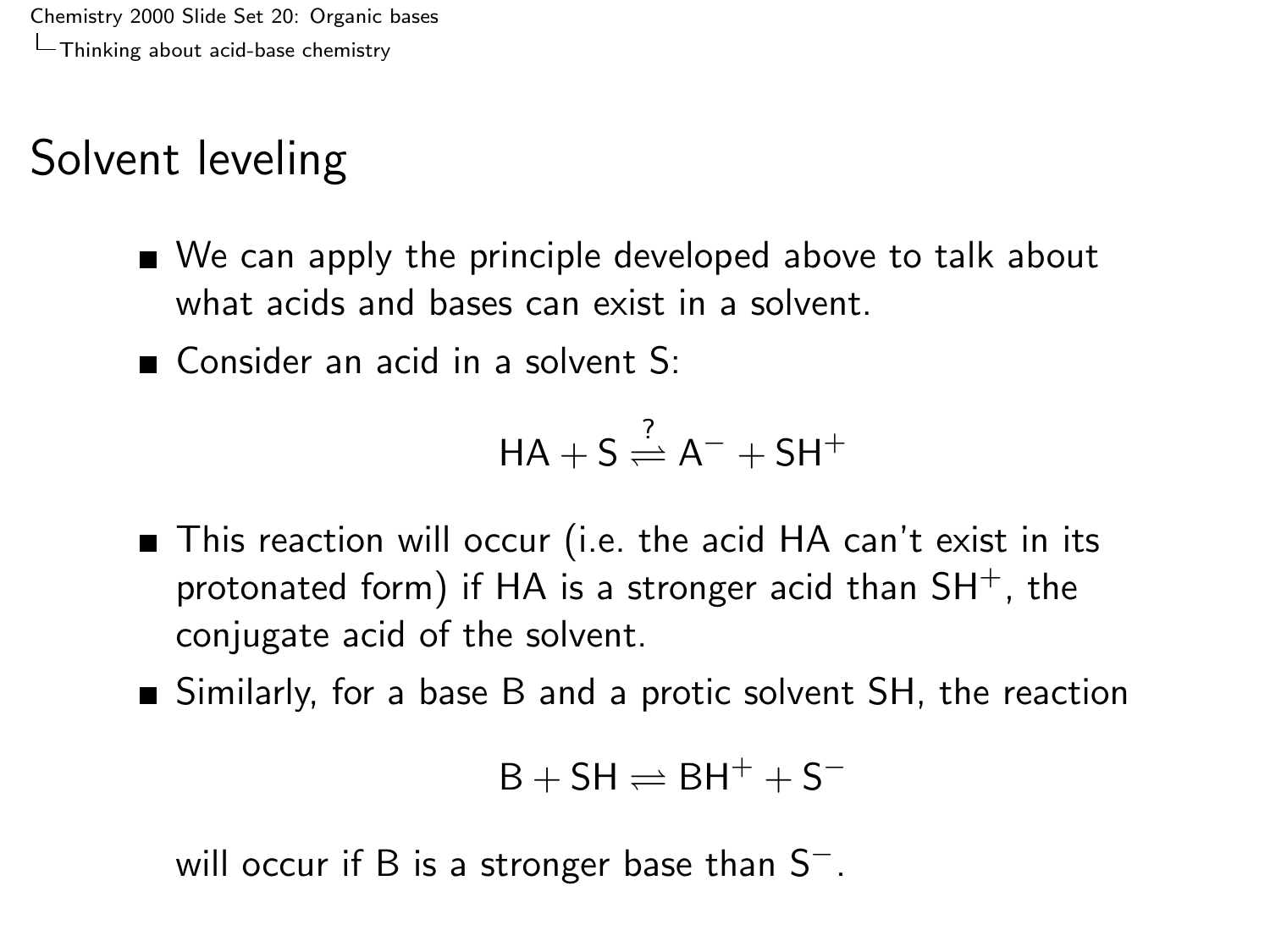Conclusions:

- 1 The strongest acid that can exist in a solvent is the conjugate acid of the solvent.
- 2 The strongest base that can exist in a solvent is the conjugate base of the solvent.

These effects are collectively known as solvent leveling.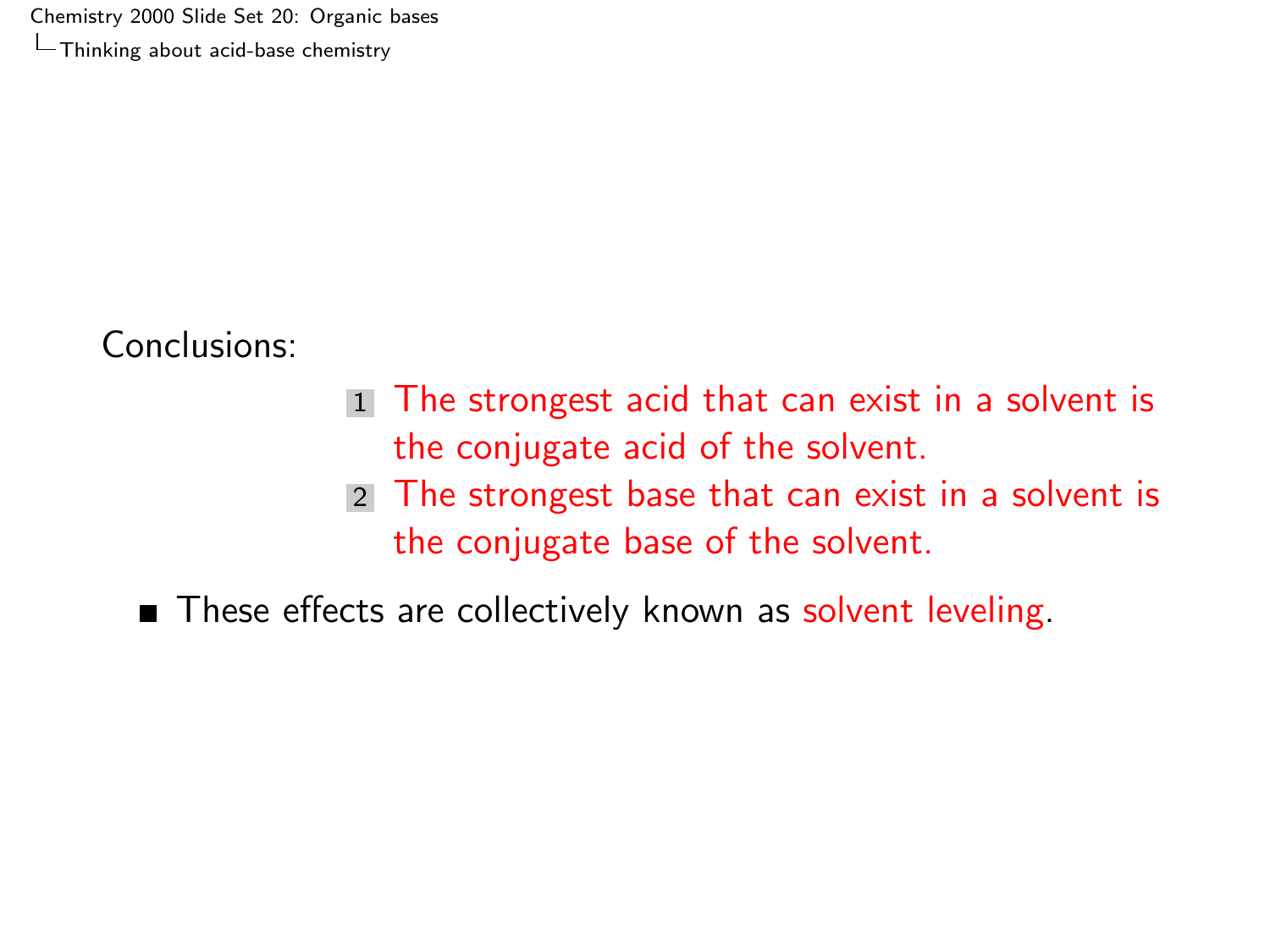# Application: Making methoxymethane

- Methoxide  $(CH_3O^-)$  is the conjugate base of methanol.
- If we react sodium methoxide ( $CH<sub>3</sub>ONa$ ) with  $CH<sub>3</sub>I$  in an appropriate solvent, the following reaction should occur:

 $CH_3O^- + CH_3I \rightarrow H_3COCH_3 + I^-$ 

- Why do we expect this reaction to occur?
- Why won't this work in water?
- Which of the following solvents could we use instead of water (assuming that the reactants are soluble)?
	- **m** methanol ( $pK_a = 15.5$ )
	- ethanol (p $K_a = 15.9$ )
	- phenol
	- **E** ethoxyethane ( $CH_3CH_2OCH_2CH_3$ )